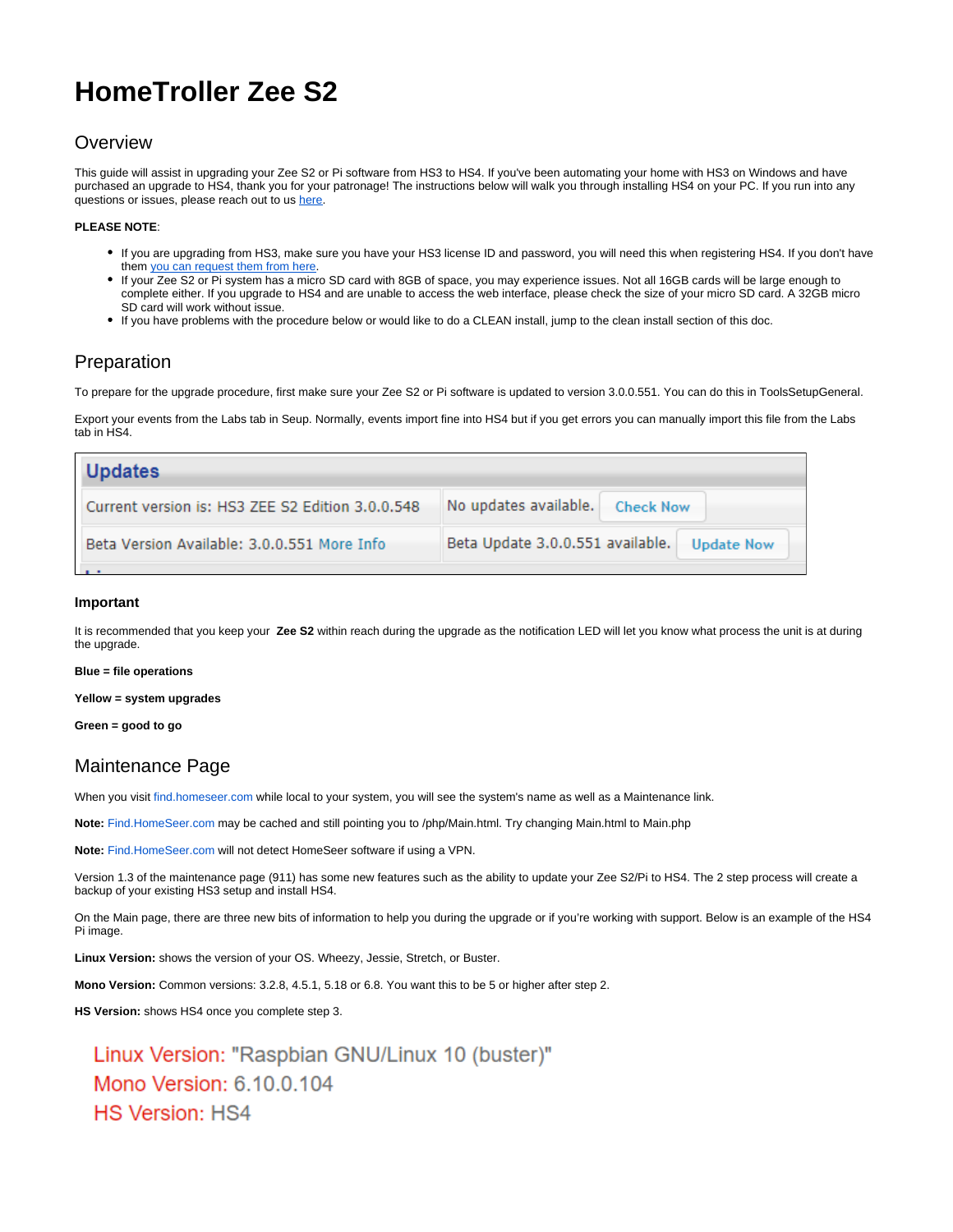Once you have your Zee S2 nearby, navigate to [find.homeseer.com](http://find.homeseer.com) and select Maintenance next to your system. You will see the new Maintenance page with an updated look, feel, and options. Select Upgrade in the Upgrade to HS4 section of the Main page.



# Step 1: Backup HS3

Select Backup under Step 1 to backup your HS3 system. It is not recommended to skip this step.

This step will create a backup of your current HS3 folder and allow you to download the backup once finished for safe keeping. You can expect output on the page once the backup is complete. If no output is visible, the backup did not work and should be run again. Once the backup is complete you will have the ability to download your backup for safe keeping. This backup is what is used if you choose to revert back to HS3 via Restore HS3 Backup. This backup cannot be used to restore within HS3 or HS4 interface.



## Step 2: Install HS4

Select Install under Step 2 to perform the last step of the upgrade.

This step will upgrade your system to HS4. Your devices, events, plugins, and settings will carry over to HS4. The process should not take more than 5 minutes and your system will reboot once completed. The Zee S2 notification LED will turn green once rebooted and HS4 is running/accessible.

You can expect output on the page once the upgrade is complete. If no output is visible, the install did not work and should be run again. If the install fails, it is recommended that you try it once more and if it still fails, save the output and contact HomeSeer support.



**Note:** If you are having trouble viewing devices in HomeSeer Mobile, make sure the user you are logging in with, typically MyHS, is added as a User in HS4.

## Reverting to HS3

To restore your previous HS3 system, click restore within the Restore HS3 Backup section.



Update System